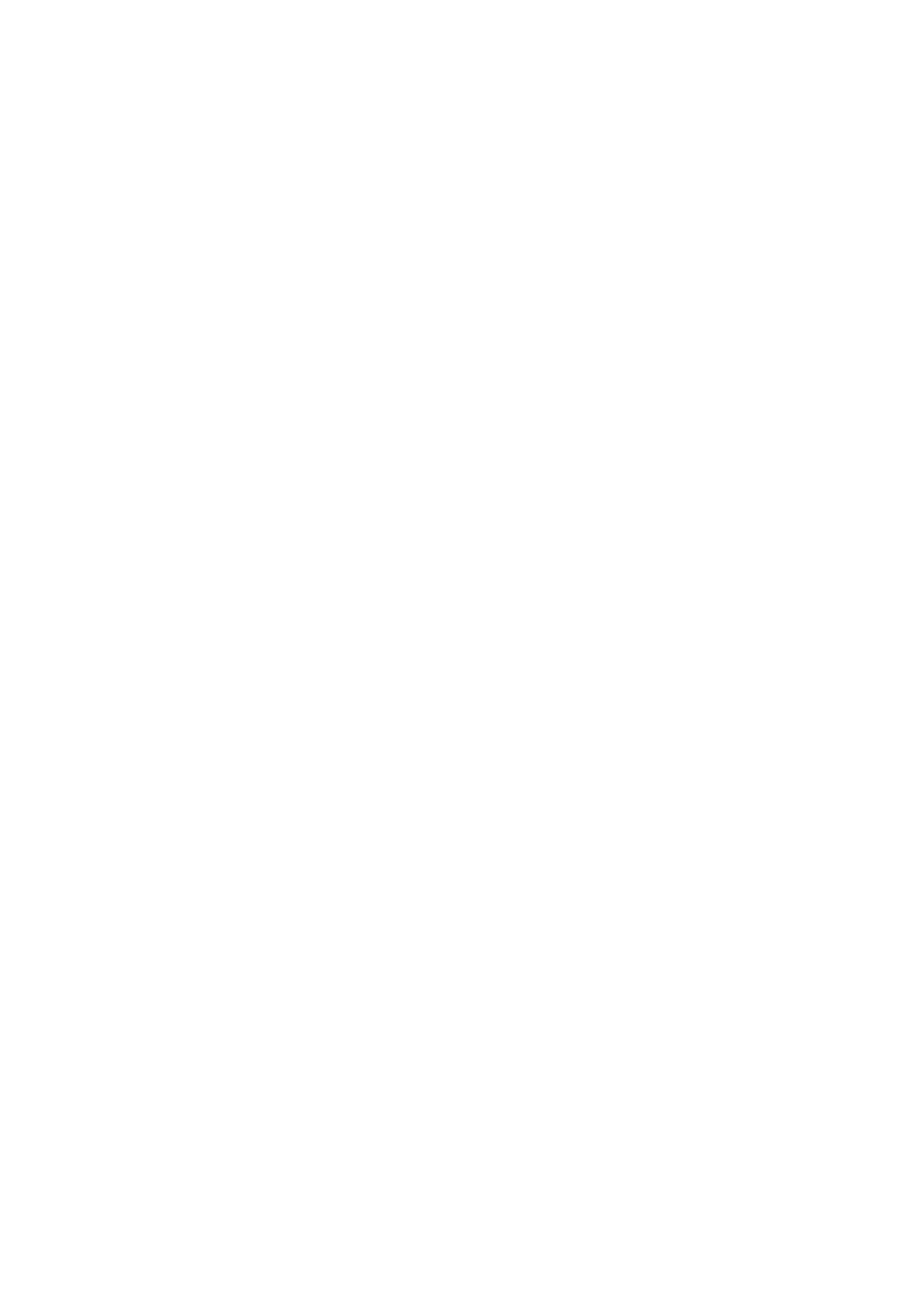

# Channel Tunnel Rail Link (Supplementary Provisions) Act 2008

## **CHAPTER 5**

## **CONTENTS**

- 1 Powers of Secretary of State
- 2 Access contracts
- 3 Duties of Office of Rail Regulation
- 4 Power of Office of Rail Regulation to charge fees
- 5 Meaning of "development agreement"
- 6 Interpretation, commencement, short title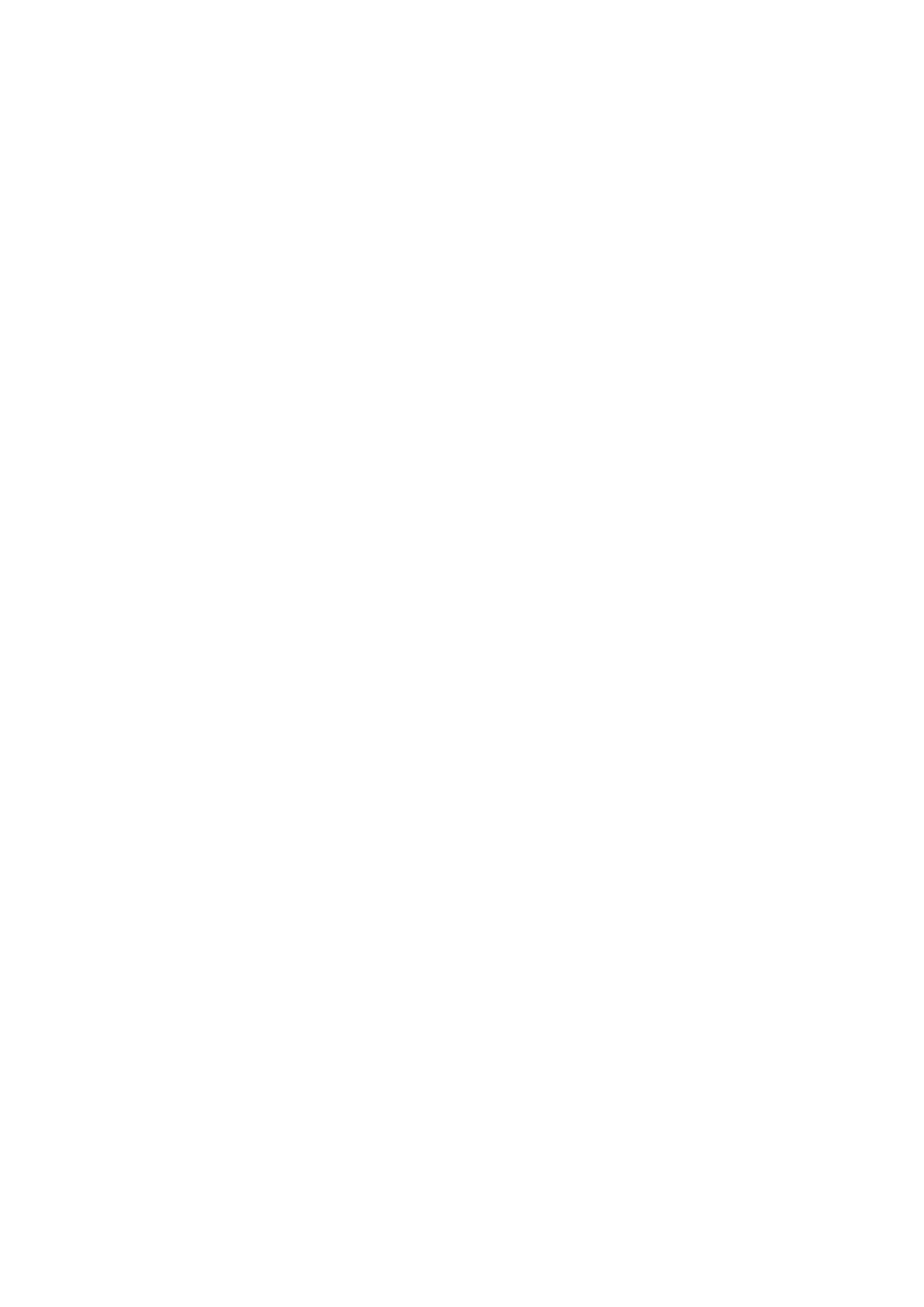

# Channel Tunnel Rail Link (Supplementary Provisions) Act 2008

### **2008 CHAPTER 5**

An Act to make provision amending, and supplementary to, the Channel Tunnel Rail Link Act 1996. [22nd May 2008]

E IT ENACTED by the Queen's most Excellent Majesty, by and with the advice and consent of the Lords Spiritual and Temporal, and Commons, in this present Parliament assembled, and by the authority of the same, as follows: - $B_{\text{Parti}}$ 

#### **1 Powers of Secretary of State**

- (1) For the avoidance of doubt, nothing in sections 31 to 33 of the 1996 Act prevents the powers of the Secretary of State under section 6 of the Railways Act 2005 (c. 14) from being exercised in relation to the rail link or railway services on it.
- (2) In subsection (1) "rail link" has the same meaning as in the 1996 Act.

#### **2 Access contracts**

In section 17 of the 1996 Act (access agreements), the following are repealed—

- (a) in subsection (2), the words "Subject to subsection (3) below,";
- (b) subsection (3).

### **3 Duties of Office of Rail Regulation**

In section 21 of the 1996 Act (duties of the Office of Rail Regulation as to the exercise of regulatory functions), the following are repealed -

- (a) subsections  $(2)$  to  $(5)$ ;
- (b) in subsection (6), the definitions of "existing", "international services" and "network";
- (c) in subsection  $(7)$ , the words "or  $(2)$ ".